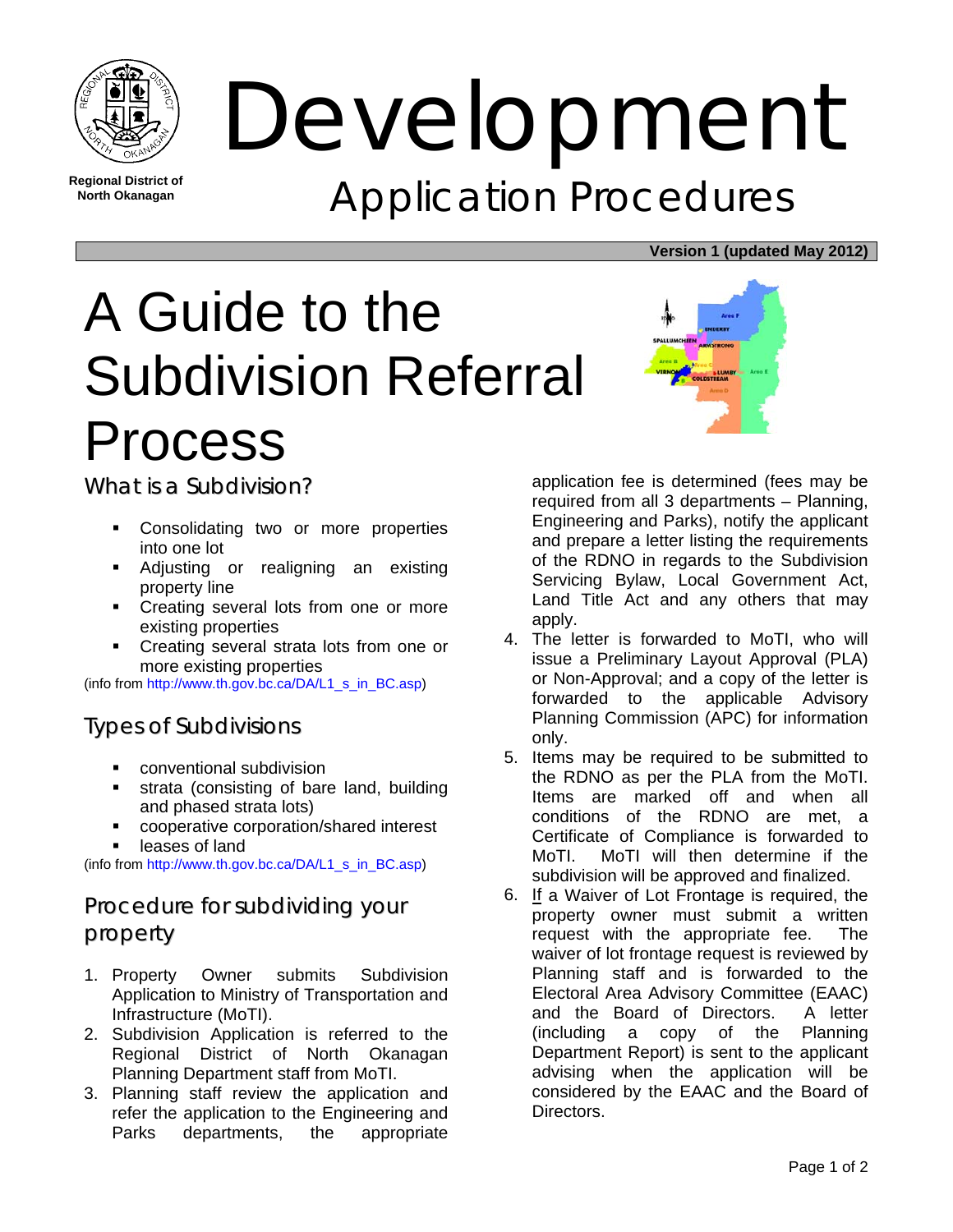7. The EAAC will make a recommendation to the Board of Directors who will then make a decision regarding the Waiver of Lot Frontage requirement and the applicant and MoTI are notified accordingly.

#### Information, application forms and questions

Subdivision application forms are available on the Provincial website at http://www.th.gov.bc.ca/DA/L2\_forms.asp . Planning staff are available to answer questions, and to provide clarification on the subdivision referral process as it applies to a specific property or application.

#### **Subdivision Referral**

Timing The subdivision referral process normally takes three to six months to complete. The time frame, however, depends upon the complexity of the application, the current workload of both staff and the Directors, the timing of the Board of Directors meetings and the Ministry of Transportation and Infrastructure, the relation of the proposal to broader planning issues which may require resolution, and the need for additional information from the applicant during the process.

# **For More** Information

Please direct any further inquiries to:

Regional District of North Okanagan **Planning Department**  9848 Aberdeen Road Coldstream, BC V1B 2K9 Phone: (250) 550-3700 Fax: (250) 550-3701 planning@rdno.ca